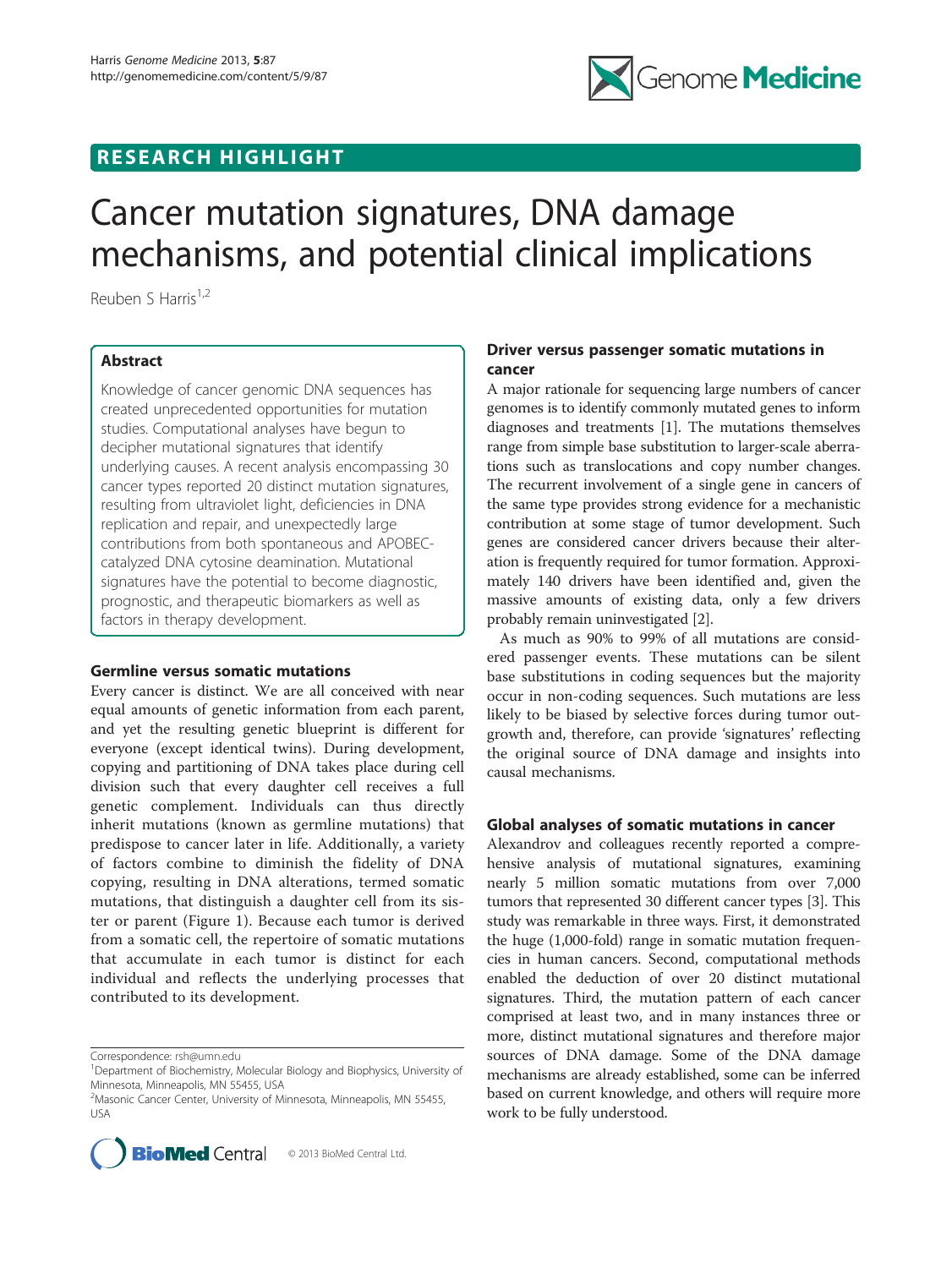<span id="page-1-0"></span>

#### Cancer mutation signatures from external sources of DNA damage

A major external source of DNA damage is ultraviolet (UV) light, which can crosslink adjacent pyrimidine bases (CC, CT, TC and TT) [\[4\]](#page-2-0) (Figure 1). If such a pyrimidine dimer is not repaired and becomes a substrate for DNA replication (or local synthesis), then most DNA polymerases will follow the 'A-rule' and insert two adenines opposite the dimer. Late repair or another round of replication can then immortalize the original lesion as a C-to-T transition mutation. Thus, the mutational signature of UV light is predominantly C-to-T transitions in dipyrimidine contexts. Other features of UV-induced mutagenesis include the occurrence of adjacent mutations (mostly CC-to-TT) and a nontranscribed strand bias due to preferential repair of the transcribed DNA strand.

Tobacco smoke is another external source of DNA damage (Figure 1), but it leads to a more complex array of DNA damaging agents and lesions than UV does [[5](#page-2-0)]. For instance, polycyclic aromatic hydrocarbons are converted by cellular cytochrome P450 enzymes into activated epoxides, which can then react to form alkylated guanine adducts. These lesions can erroneously base pair with adenine during DNA replication and, if unrepaired, lead to G-to-T transversions (equivalent to C-to-A on the opposing DNA strand), which comprise the most abundant class of mutations in smoking-associated cancers [\[3](#page-2-0)].

Many chemotherapeutics are DNA-damaging agents and, by definition, external sources of mutation. An effective chemotherapeutic should eradicate a target cancer and leave no trace for downstream analysis by sequencing. The study by Alexandrov and colleagues raises a cautionary note for treatment of glioblastomas and melanomas with the DNA methylating agent temozolomide [\[3\]](#page-2-0). The presence of a temozolomide-induced mutational signature in these cancers (G-to-A transition mutations at non-CpG sites) suggests not only that the intended therapy may have been ineffective but also that the drug itself may have increased the tumor mutation rate, and possibly contributed to tumor evolution, therapy resistance, and/or poor outcome. Future studies should consider mutational signatures before and after chemotherapy and strive to minimize potentially adverse outcomes.

## Cancer mutation signatures from internal sources of DNA damage

Hydrolytic deamination of cytosine bases, and particularly 5-methyl-cytosine (5meC) bases in a CpG context, appears to be the most prevalent mechanism of mutagenesis [[3\]](#page-2-0) (Figure 1). Deamination of C-to-U or 5meC-to-T and subsequent DNA replication or misrepair results in a C-to -T transition mutation biased to CpG dinucleotide motifs. Interestingly, this is the only mechanism that correlates with age, suggesting it may be the only source of mutagenesis that accrues significantly over a lifetime [\[3](#page-2-0)]. Some tumors lack this signature, which suggests that these cancers might have existed for short periods and/or that they employ a mechanism of preferential repair. Other sources of chemical damage, such as oxidation, are less prevalent and may be eclipsed by more dominant mutational mechanisms.

Defects in DNA repair processes have already been linked to mutagenesis and carcinogenesis, such as in hereditary nonpolyposis colorectal cancer, which is due to inherited defects in mismatch repair [\[2](#page-2-0)]. Somatic inactivation and epigenetic silencing can also result in defective mismatch repair. The study by Alexandrov and colleagues confirmed the telltale signature of mismatch repair deficiency: enhanced C-to-T transitions and microsatellite instability [\[3](#page-2-0)]. By comparison, elevated frequencies of C-to-A transversions and C-to-T transitions occurred in a specific trinucleotide context in colorectal and uterine tumors with defects in the proofreading domain of DNA polymerase ε. In addition, an elevated frequency of insertions and deletions (without enhanced C-to-T mutagenesis) was evident in BRCA1- and BRCA2-mutant tumors, consistent with underlying defects in recombination repair.

This study also highlighted the breadth of genomic DNA deamination by members of the apolipoprotein B mRNA catalytic subunit-like (APOBEC)/activation-induced deaminase (AID) family of DNA cytosine deaminases [[3](#page-2-0)]